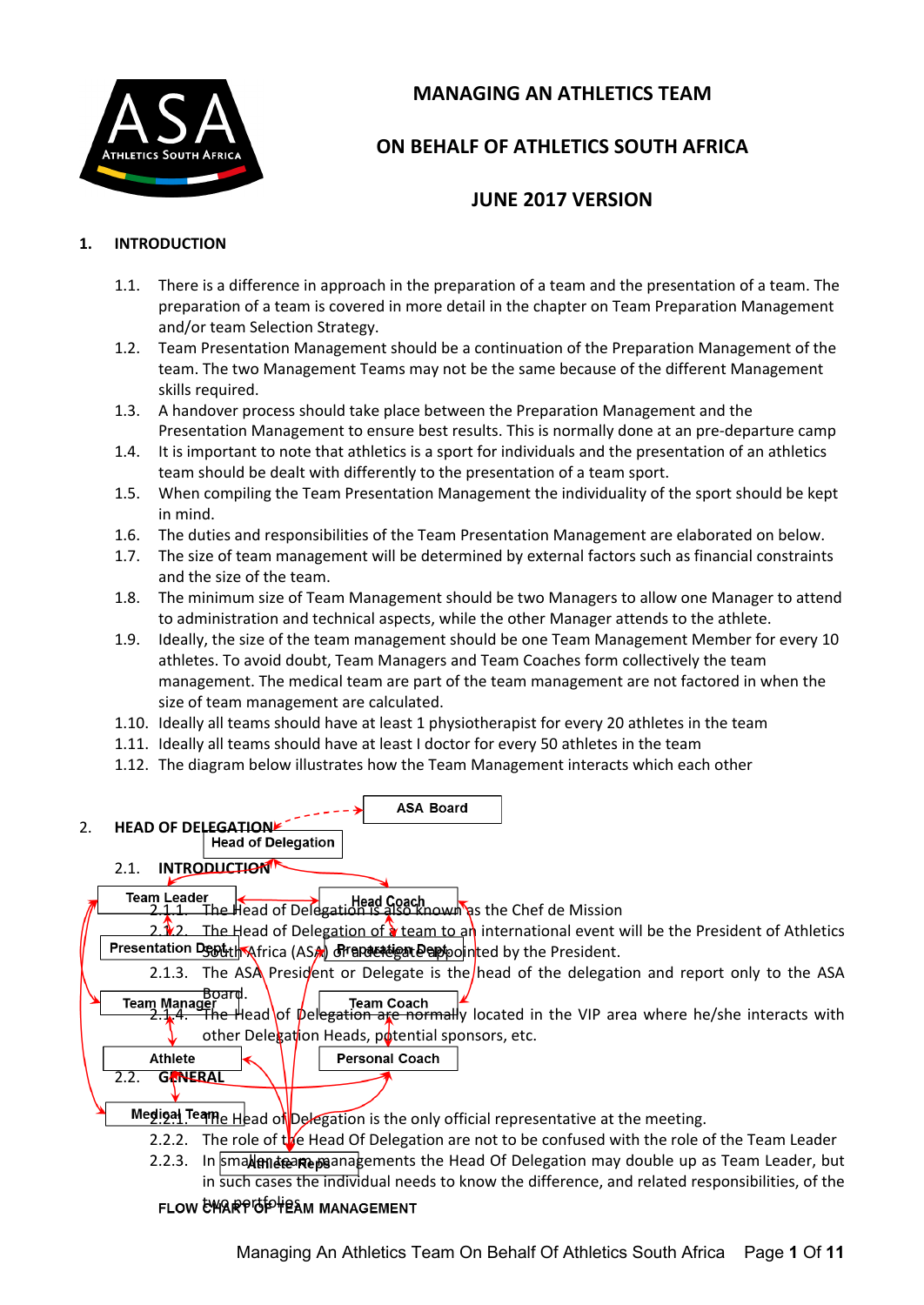#### 2.3. **RESPONSIBILITIES**

The Head of Delegation:

- 2.3.1. Will address the team during the pre-departure camp
- 2.3.2. Will attend all official functions related to the competition, e.g. functions held by the political heads such as the Minister of Sport, the Mayor of the host city, etc.
- 2.3.3. Will interact with other Heads of Delegation in matters of mutual interest, e.g. negotiate competitions between countries, skills exchange, etc.
- 2.3.4. Will be guided by the ASA Constitution in all matters referred to the Head of Delegation, e.g. where a member of the team brought ASA in disrepute.
- 2.3.5. Will facilitate any process or situation that requires an independent view, such as disputes between Team Management and athletes, Athlete Reps, Coaches, etc.
- 2.3.6. Should not use the same accommodation than the team to ensure the neutrality of the Head of Delegation in the event of a conflict among Team Members, and to ensure that confidential matters can be discussed with the required discretion.

#### 3. **TEAM LEADER**

#### 3.1. **INTRODUCTION**

The Team Leader is also known as the Senior Manager

- 3.1.1. The Team Leader:
	- 3.1.1.1. Report only to the Head of Delegation.
	- 3.1.1.2. Should have people skills
	- 3.1.1.3. Should be skilled in applying IAAF Rules and Regulations
	- 3.1.1.4. Should be familiar with the competition environment, including the accommodation and travel arrangements, and ideally should be part of the delegation that did site inspection at least 3 months prior to the start of the competition.
	- 3.1.1.5. Should not allow any interference from outside e.g. team managements from other countries, supporters of the team such as parents and friends, etc.

#### 3.2. **GENERAL**

- 3.2.1. The Team Leader
	- 3.2.1.1. Leads the Managers in the team and take care of the logistical needs of the athletes such as accommodation, travel, entries, programme changes, appeals, etc.
	- 3.2.1.2. Requests full team attendance including managers and coaches at pre-arranged times.
	- 3.2.1.3. Provides for a team notice board to centralize information needed by the team.
	- 3.2.1.4. Set up communication structures e.g. a roaming cell phone or e-mail facility, to ensure that the Team Leader can communicate with the Presentation Department at all times
	- 3.2.1.5. Set up a communication network between Team Management and the athletes e.g. a "WhatsApp" network via cell phone
	- 3.2.1.6. Send athlete performance reports, in electronic format, daily to ASA, to be used by ASA's media and marketing team

#### 3.3. **RESPONSIBILITIES IN CHRONOLOGICAL ORDER**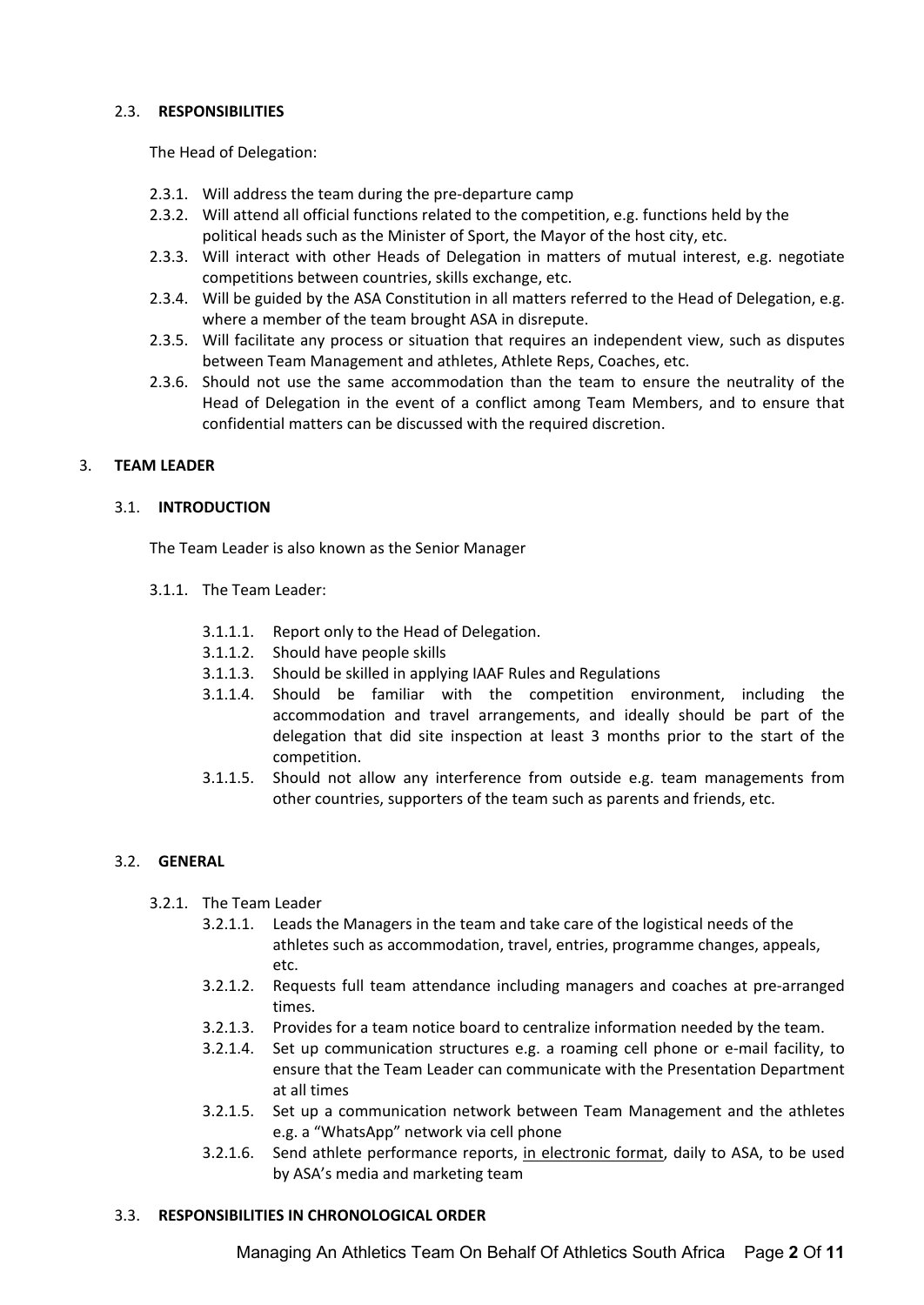- 3.3.1. In collaboration with the ASA Presentation Department:
	- 3.3.1.1. **1st letter:** Notify the members of the team of their inclusion into the team
	- 3.3.1.2. Collect the bio-data of the team
	- 3.3.1.3. Order correct quantity and sizes of attire for athletes from official suppliers well in advance.
	- 3.3.1.4. Monitors progress of suppliers of attire on a regular basis.
	- 3.3.1.5. Ask suppliers to be at team meeting to exchange clothing if needed.
	- 3.3.1.6. Ensure the availability of a tailor at the team meeting where the clothing is issued to alter clothing if needed.
	- 3.3.1.7. Arrange and confirm flight arrangements of the team
	- 3.3.1.8. Facilitate the process of obtaining visas for team members
	- 3.3.1.9. Facilitate the process of adhering to the medical requirements of the country to be visited e.g. yellow fever and malaria injections
	- 3.3.1.10. Book and confirm bookings for accommodation.
	- 3.3.1.11. Arranges for accommodation of athletes' personal coaches to stay in the same hotel. This should be done on merit.
	- 3.3.1.12. Confirms where and when the official functions will take place.
	- 3.3.1.13. Provide for team transport to and from stadium. Transport must suit the needs of the athletes.
	- 3.3.1.14. Collects airline/bus/train tickets to venue.
	- 3.3.1.15. Arranges for a budget to cover unexpected expenses.
	- 3.3.1.16. **2nd letter:** Prepare letter to all team members, explaining the following:
		- Place of competition
		- Programme
		- Travel arrangements
		- Function arrangements
		- Attire
		- Athletes already in possession of colours must bring this along
		- Time and place that team come together
		- Any additional instructions

#### 3.4. **PRE-DEPARTURE CAMP**

The Team Leader will:

- 3.4.1. Facilitate all arrangements of the Pre-departure camp in collaboration with the Presentation Department
- 3.4.2. Ask the Preparation Department to hand over the team to the team Leader
- 3.4.3. Handle the presentation process as discussed in point 4 above
- 3.4.4. Discuss the Code of Conduct with the team
- 3.4.5. Hand over the team to the Medical Team to declare the team fit
- 3.4.6. Give the Head of Delegation an opportunity to address the team. The team Leader will:
	- 3.4.6.1. Explain the mandate of the team, as reflected in the ASA Selection Policy
	- 3.4.6.2. Explain to the team that from this point forward the team represents South Africa until they arrive back in South Africa.
	- 3.4.6.3. Conduct a media conference
	- 3.4.6.4. Hand over the team to the Team Leader
- 3.4.7. The team Leader will lead the team to the departure area.

#### 3.5. **ON ARRIVAL AT ACCOMMODATION**

- 3.5.1. Organize at the residence for a room where a meeting can be held with all team members.
- 3.5.2. Find out where the technical meeting is held and arrange with the Head Coach to attend the meeting with the Team Leader.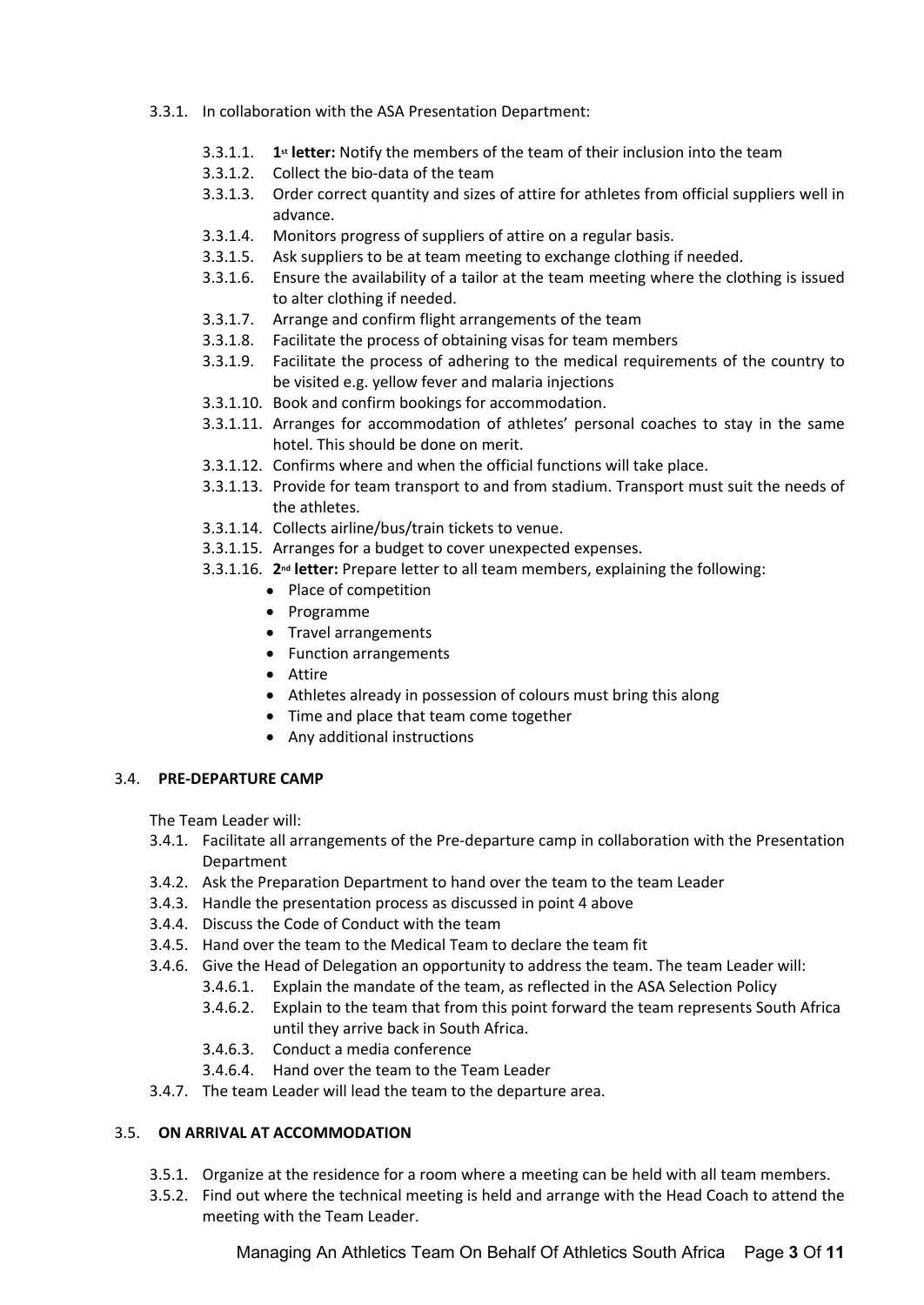3.5.3. Report back to the Presentation Office to confirm safe arrival as soon as the team is settled in.

#### 3.6. **TEAM MEETING**

- 3.6.1. Act as Chairperson and co-ordinate feedback of Team Managers, Team Coaches and Athletes.
- 3.6.2. The managers deal with all outstanding administration.
- 3.6.3. All the technical information gained at the technical meeting is discussed with the athletes.
- 3.6.4. Management and coaches agree before the meeting who will talk about what. The executive manager will indicate when somebody is talking on his / her behalf during the meeting.
- 3.6.5. Prepare for the technical meeting.
- 3.6.6. Discuss technical report of coaches. (See list under coaches' preparation or technical meeting).
- 3.6.7. Discuss the time of the next meeting after the technical meeting with all team members.

#### 3.7. **MEETING WITH THE ENTIRE TEAM AFTER THE TECHNICAL MEETING**

- 3.7.1. Discuss the timetable of the meeting.
- 3.7.2. Confirm travel arrangements.
- 3.7.3. Discuss all points of importance as indicated during the technical meeting.

#### 3.8. **DURING COMPETITION**

- 3.8.1. Be alert, together with the Team Manager and Team Coaches, for potential problems e.g. injuries, draws, heats, etc.
- 3.8.2. If necessary make appeal on behalf of the team members.
- 3.8.3. In collaboration with the chief coach, do placing of the relay team, based on results of the day.
- 3.8.4. Keep record of medals that were won, as well as any results that may be wrong.
- 3.8.5. If any disciplinary action is necessary, organize a meeting with the relevant manager, coach and captains.
- 3.8.6. The movement of athletes during competition should be monitored by the Team Leader with the support of the Team Management.



Team Management monitor movement of athletes during competition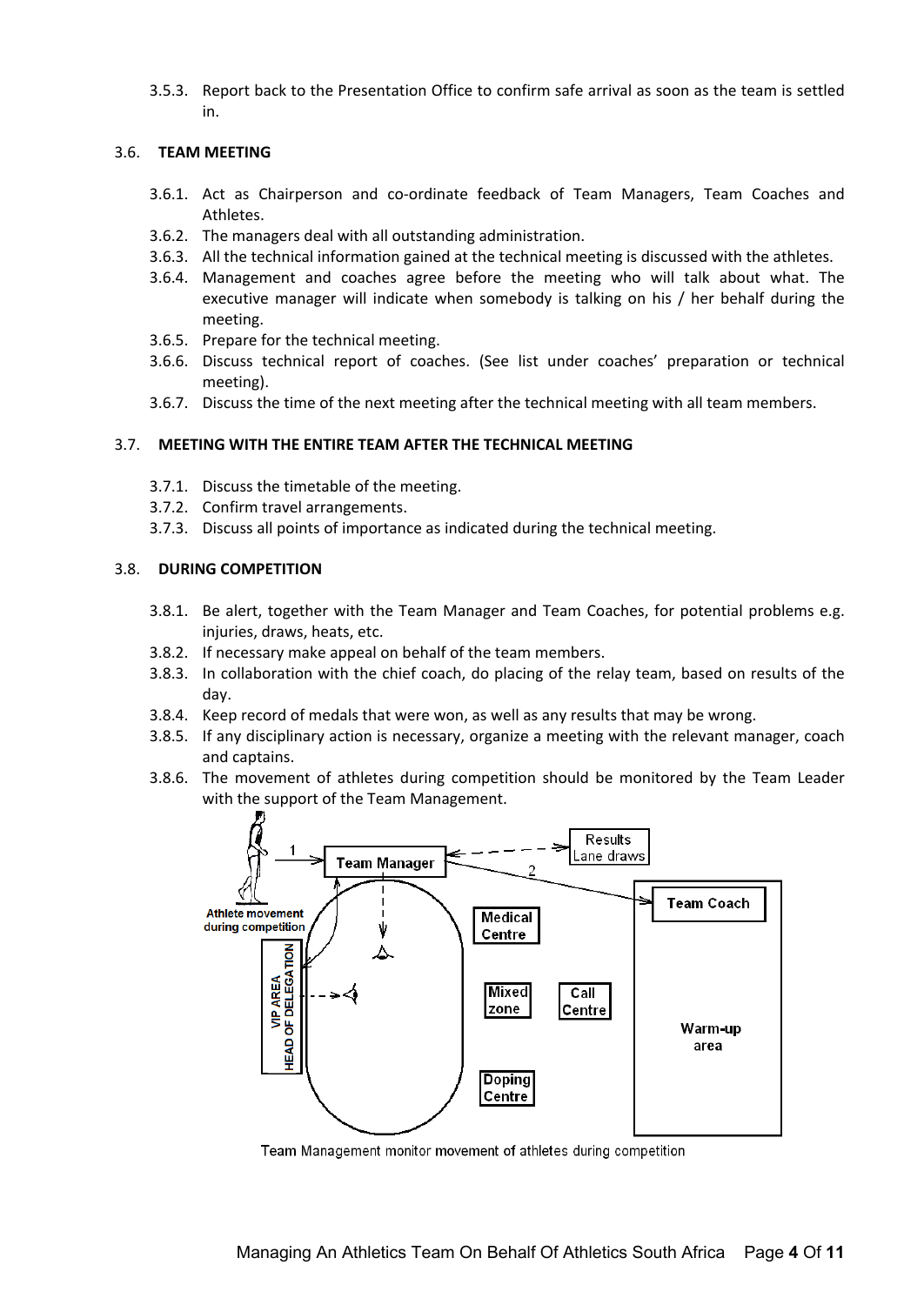- 3.8.7. The diagram below illustrates what the movement of athletes should be. Any movement of athletes outside the normal flow as illustrated below must be reported to the Team Leader before deviating from the normal flow as illustrated below.
	- 3.8.7.1. The athlete reports to the Team Leader or dedicated Manager
	- 3.8.7.2. The athlete reports to the Team Coach/Personal Coach in the warm-up area
	- 3.8.7.3. The athlete may require medical intervention e.g. treatment by the physio before starting the warm-up session
	- 3.8.7.4. The athlete warms up under the supervision of the coach
	- 3.8.7.5. The athlete reports at the call centre when called by the Call Centre Manager where the athlete will be screened if he/she is presentable
	- 3.8.7.6. The athlete will be taken to the competition area by a dedicated call centre marshal
	- 3.8.7.7. After the competition the athlete may be requested to undergo a doping test, and will be accompanied by the doping marshal to the doping area.
	- 3.8.7.8. The athlete may be required for an media interview and will be accompanied by a media marshal to the mixed zone for the interview
	- 3.8.7.9. Only in steps 5, 6, 7 does Team Management have no control over the movement of the athlete. In steps 8 and 9 the Team Management must take control again to take care of the well-being of the athlete.



ATHLETE'S MOVEMENT DURING COMPETITION

#### **3.9. AFTER COMPLETION OF THE COMPETITION**

- 3.9.1. Prepare technical report in collaboration with the entire Team Management.
- 3.9.2. Collect a complete set of result of the meeting in electronic format, or arrange for it to be sent to the ASA Preparation Department.
- 3.9.3. Check if the account for the residence is paid, and check all rooms before the team leave.
- 3.9.4. Compile a factual report, not more than 2 pages, in electronic version, consisting of challenges and recommendations, as well as a full set of results of the athletes in the team, and submit it to the ASA Presentation Department on arrival back in South Africa, for direction/redirection where needed.

#### 4. **TEAM MANAGERS**

#### 4.1. **RESPONSIBILITIES**

4.1.1. The Team Managers report to the Team Leader.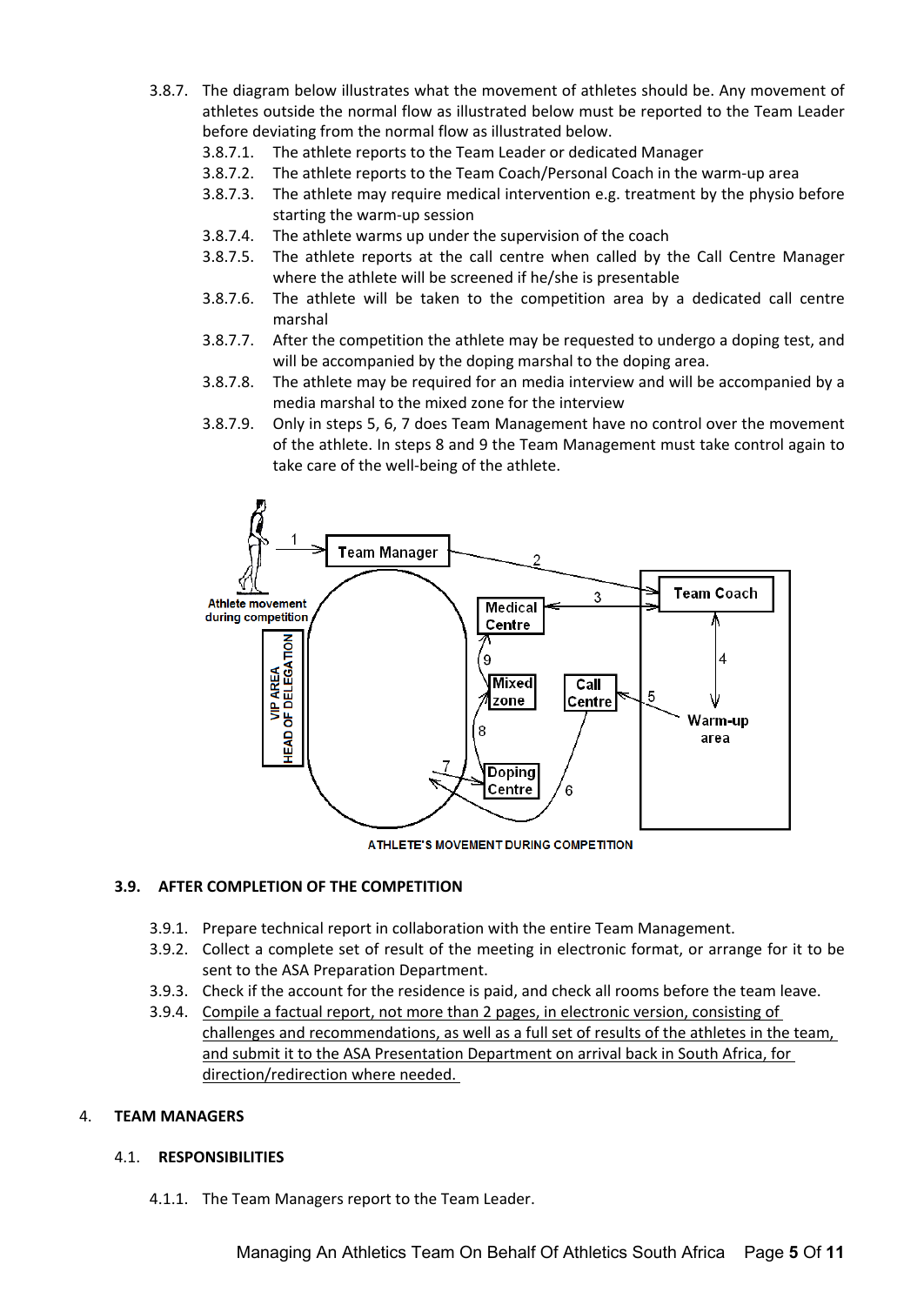4.1.2. Collect numbers and sizes of attire of athletes e.g. jackets, tracksuits, vests, bags, etc. directly after the team is announced.

#### 4.2. **AT THE TEAM MEETING**

- 4.2.1. Give letter to all members explaining all details
- 4.2.2. Give airline tickets to team members
- 4.2.3. Issue attire to all athletes and confirm sizes
- 4.2.4. Organize a team photo

#### 4.3. **ON ARRIVAL AT ACCOMMODATION**

4.3.1. Organize with the help of the coaches that athletes arrive safely at residence.

#### 4.4. **TEAM MEETING**

Get all the athletes together in the meeting hall and discuss the following:

- 4.4.1. Room numbers ensure everybody is happy with the room they stay in and adjust if necessary.
- 1.1.1. Check all attire
- 1.1.2. Discuss meal arrangements
- 1.1.3. Discuss training arrangements
- 1.1.4. Discuss all details with regard to competitions, functions and travel arrangements
- 1.1.5. Organize a team photo
- 1.1.6. Issue all instructions, preferably in writing
- 1.1.7. Appoint various committees e.g. discipline, travelling, training, etc.
- 1.1.8. Discuss financial arrangements with representative of Athletics Federation Board.
- 1.1.9. Organize travelling from:
	- 1.1.9.1. Airport to place of stay
	- 1.1.9.2. Place of stay to airport
	- 1.1.9.3. Place of stay to function and back
	- 1.1.9.4. Place of stay to training
	- 1.1.9.5. Place of stay to competition
	- 1.1.9.6. Competition to place of stay
- 1.1.10. Collect all the team member's air tickets for the next flight. Make block bookings.
- 1.1.11. Discuss place of stay arrangements of non-team members e.g. personal coaches, family. Handle on merit.

#### 1.2. **DURING MEETING**

- 1.2.1. Be alert, together with the team coaches, for potential problems e.g. injuries, draws, heats, etc.
- 1.2.2. If necessary advice the Executive Manager to make appeal on behalf of the team members.
- 1.2.3. Keep record of medals that were won, as well as any results that may be wrong.

#### 4.5. **AFTER COMPLETION OF THE COMPETITION**

- 4.5.1. Prepare technical report in collaboration with the coaches.
- 4.5.2. Ensure all team members have transport back home.
- 4.5.3. Hand the report and all relevant information over to the Executive Manager.

#### 5. **HEAD COACH**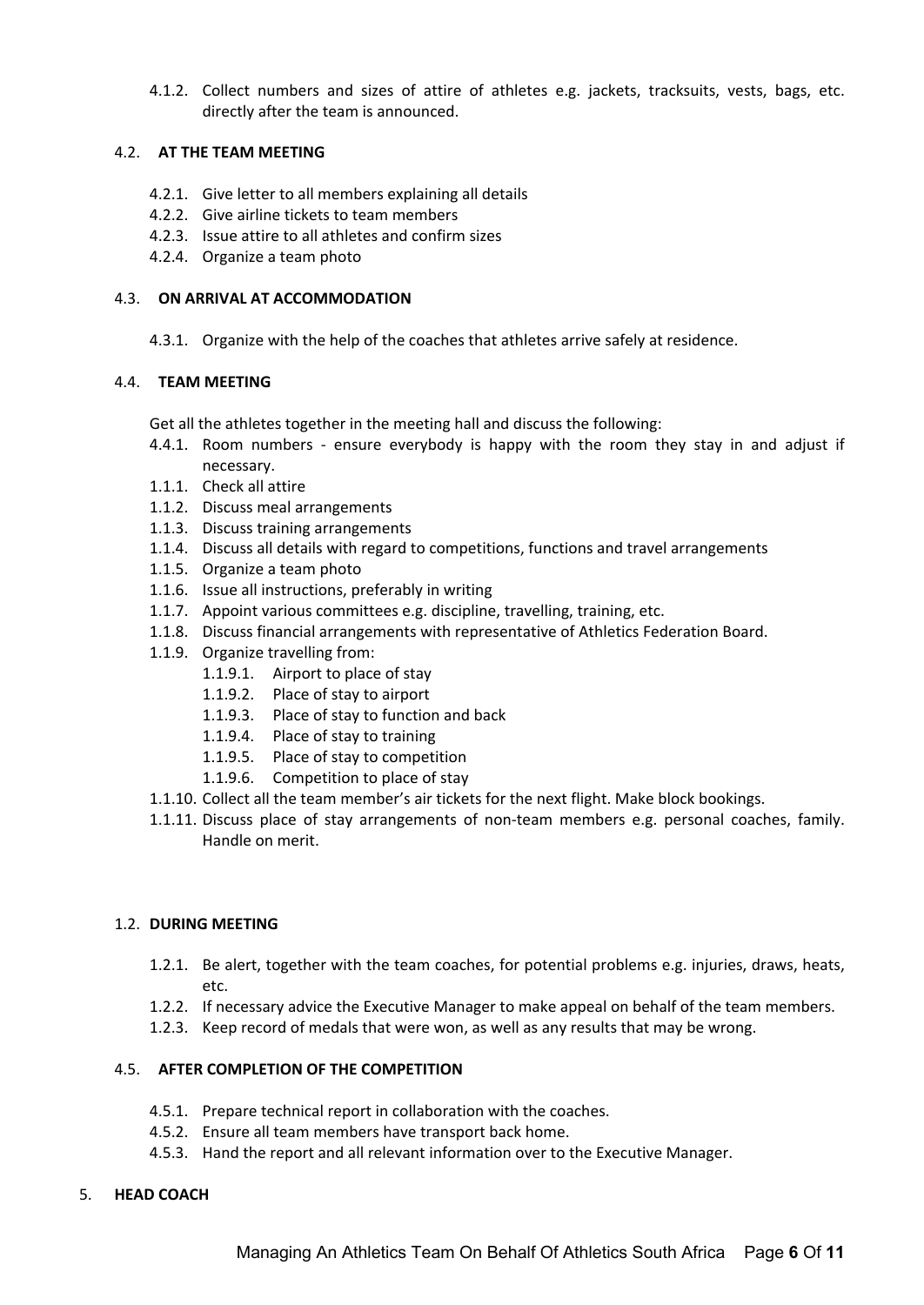5.1.1. The Head Coach is appointed by the Excellence Department in consultation with the ASA Coaches Committee. This appointment is subject to the approval of the ASA Board.

#### 5.2. **REPORT TO**

- 5.2.1. The Head of Delegation on team selection and non-team matters
- 5.2.2. The Team Leader on all matters except selection

#### 5.3. **RESPONSIBLE FOR**

- 5.3.1. Directing the preparation and coaching of the team in collaboration with the personal coaches of athletes in the team.
- 5.3.2. Appraising competition venue prior to the technical meeting and advice management on problem areas.
- 5.3.3. Coordinating the work of the team of coaches
- 5.3.4. All coaching/technical/tactical matters
- 5.3.5. Preparing material for the technical meeting
- 5.3.6. Preparing a technical report on the competition
- 5.3.7. In collaboration with the team manager, do placing of the relay team, based on results of the day.

#### 5.4. **PREPARING FOR THE TECHNICAL MEETING**

The head coach, in consultation with team coaches, prepares a list of technical notes for the managers. These notes must be discussed with the managers prior to technical meeting. This must include:

- 5.4.1. Lane draws, jumping / throwing orders
- 5.4.2. Starting heights and adjustments
- 5.4.3. Whose implements require checking
- 5.4.4. Program re-scheduling
- 5.4.5. Team changes
- 5.4.6. Any relevant medical certification information
- 5.4.7. Technical points after appraisal of stadium with athletes
- 5.4.8. Need for lap times / splits etc.

#### 5.5. **TECHNICAL MEETING**

- 5.5.1. The Executive Manager is the only official representative at the technical meeting.
- 5.5.2. The Team Managers and Head Coach must assist the Executive Manager by supplying relevant information when needed.

#### 5.5.3. **CONFIRM:**

- 5.5.3.1. Additional competitors should be agreed on
- 5.5.3.2. Lanes, order of participation and numbers of athletes
- 5.5.3.3. Starting heights and increments
- 5.5.3.4. Procedure for control of implements
- 5.5.3.5. Final calls prior to event
- 5.5.3.6. Ceremonies
- 5.5.3.7. Drug control procedures
- 5.5.3.8. Warming up areas
- 5.5.3.9. Language of announcements
- 5.5.3.10. Reading of lap times
- 5.5.3.11. Correctness of athletes' numbers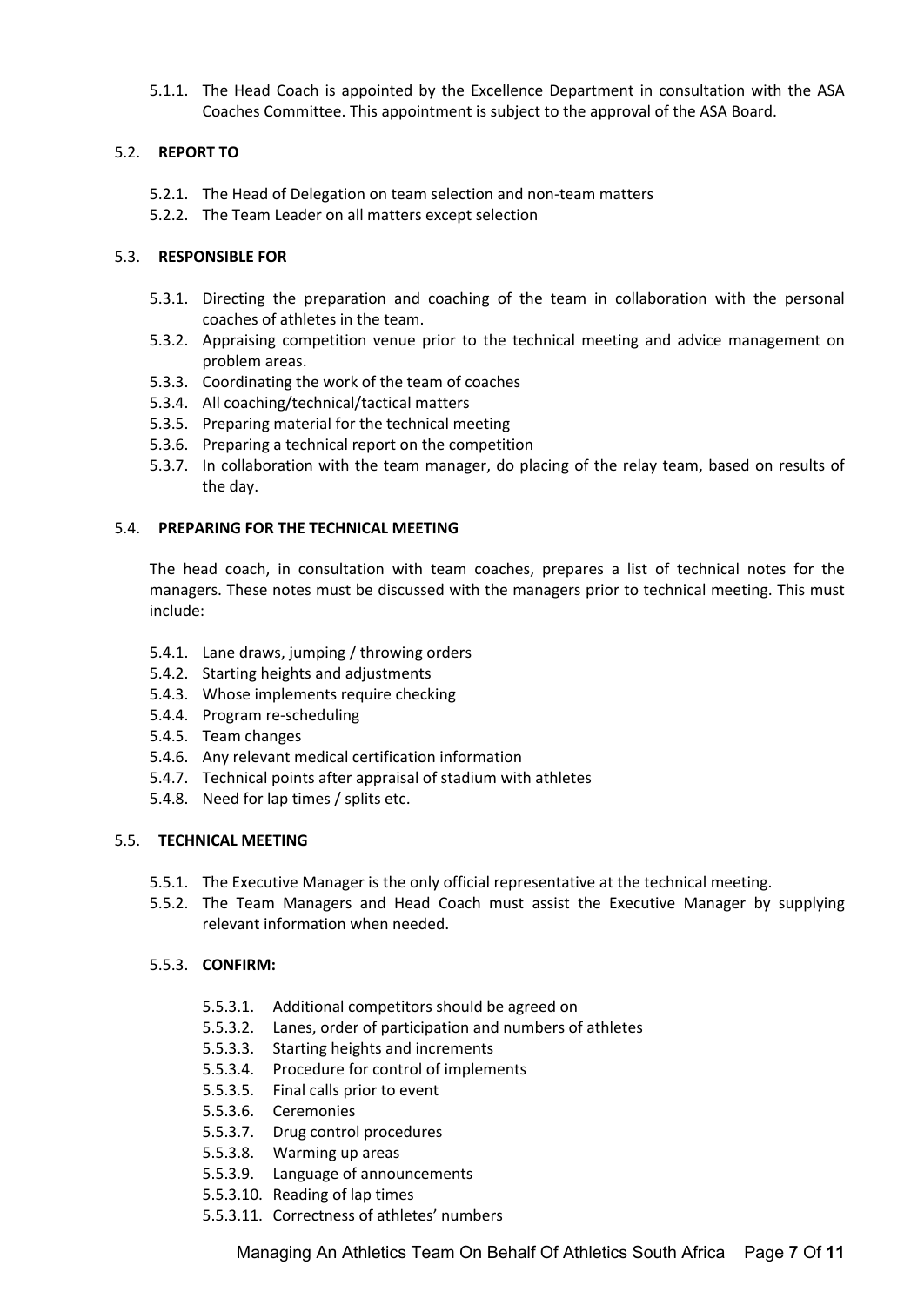- 5.5.3.12. Program-correctness
- 5.5.3.13. Approval of medical certificates
- 5.5.3.14. Number of officials in arena
- 5.5.3.15. The athletes' seating protection against weather
- 5.5.3.16. Transport arrangements to and from stadium
- 5.5.3.17. Where and when refreshments will be available
- 5.5.3.18. What the combined events athletes do between events
- 5.5.3.19. Problem areas in the marathon and walk routes.

#### 5.5.4. **GENERAL POINTS**

- 5.5.4.1. Carry the relevant rulebook.
- 5.5.4.2. Obtain a competition program and check for conflicts on the program.
- 5.5.4.3. Allocate duties to team coaches.
- 5.5.4.4. Advise management on travel arrangements of athletes.
- 5.5.4.5. Request full team meetings with managers at pre-arranged times.
- 5.5.4.6. Arrange briefing meeting(s) for team coaches.
- 5.5.4.7. Give additional training where appropriate.
- 5.5.4.8. Responsible for coaching items on team notice board.
- 5.5.4.9. Check transport times from accommodation to and from the competition venue and duration of journey.
- 5.5.4.10. Help management to establish transport routine from and to competition.

#### 6. **TEAM COACH**

6.1.1. Report to the Head Coach.

#### 6.2. **RESPONSIBLE FOR**

- 6.2.1. Appraising competition venue together with the Head Coach prior to the technical meeting and advice management on problem areas.
- 6.2.2. Equipping the Head Coach with specific information for the technical meetings.
- 6.2.3. Advising the Head Coach on specific matters concerning the events for which they are responsible.
- 6.2.4. Providing specific services for athletes in preparation for competitions.
- 6.2.5. Providing specific information for the technical report.
- 6.2.6. Developing / reinforcing the bond between athlete and ASA
- 6.2.7. The athletes wearing attire representing the team.

#### 6.3. **GENERAL**

- 6.3.1. Familiarize yourself with the athletes in the relevant events.
- 6.3.2. Obtain details of athlete's personal best, and season's best.
- 6.3.3. Provide details of opposition's personal best, season's best, tactics, temperament, etc.
- 6.3.4. Advise chief coach on fitness level of athlete for heats, tactics, etc.
- 6.3.5. Maintain close liaison with team doctor, therapist, etc. on areas of doubt.
- 6.3.6. Check medical clearance on the use of bandaging / taping etc.
- 6.3.7. Check athletes' personal equipment.
- 6.3.8. Check the athlete's number.
- 6.3.9. Advise against carbonated drinks prior to competition.
- 6.3.10. Advise against the use of alcohol and food experiments 48 hours prior to competition.

#### **6.4. PREPARING FOR TECHNICAL MEETING**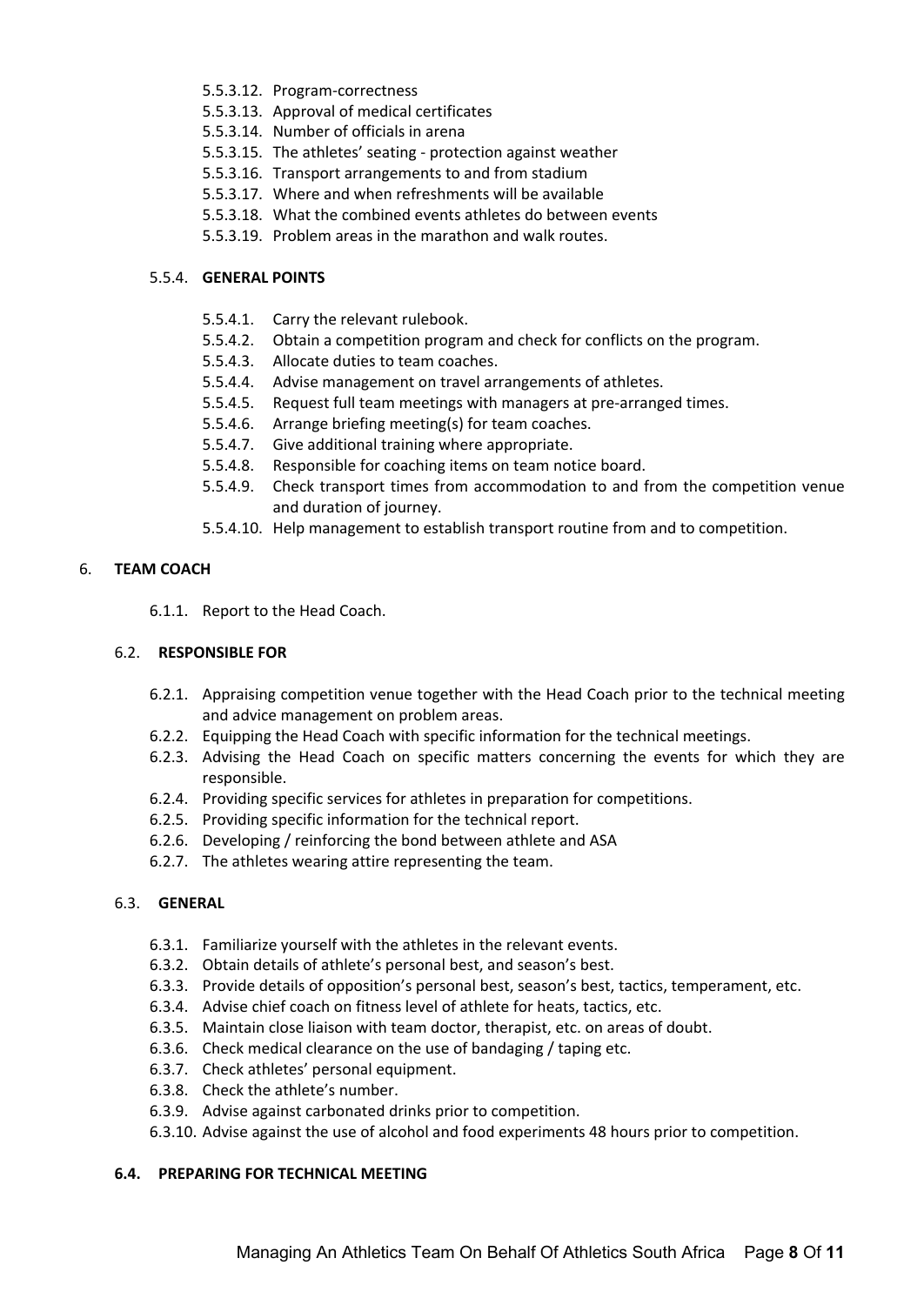Prepare a list of technical notes for the managers. These notes must be discussed with the Managers and Chief Coach prior to technical meeting. This must include:

- 6.4.1. Lane draws, jumping / throwing orders
- 6.4.2. Starting heights and adjustments
- 6.4.3. Whose implements require checking
- 6.4.4. Program re-scheduling
- 6.4.5. Team changes
- 6.4.6. Any relevant medical certification information
- 6.4.7. Technical points after appraisal of stadium with athletes
- 6.4.8. Need for lap times / splits etc.

#### 6.5. **AT THE COMPETITION**

This is where the team coaches play a major role. They must check the following:



TEAM COACH MONITOR MOVEMENT OF ATHLETES DURING COMPETITION

- 6.5.1. If the athlete has a personal coach present and refer him to his/her personal coach to be prepared for competition.
- 6.5.2. If the athlete does not have a personal coach present, it is the responsibility of the Team Coach to see that athletes warm up properly.
- 6.5.3. The attire of the athletes e.g. spike length, numbers, conflicting branding and sponsorship branding, etc. before they leave the warm-up area.
- 6.5.4. If they have wet suits available for rain and hot clothing for cold weather. The coach must have spare clothing for an emergency.
- 6.5.5. If the athletes have a spare pair of shoes.
- 6.5.6. If the athletes know the reporting procedures.
- 6.5.7. If they know where the manager, doctor and therapist are.
- 6.5.8. The coach must:
	- 6.5.8.1. Keep coaching comments to fundamental principles don't tamper with technique.
	- 6.5.8.2. Offer a service to the athletes. If they don't want it, do not force yourself on them.
	- 6.5.8.3. Have extra pins, chalk, tape, etc. available.

#### 6.6. **AFTER THE COMPETITION**

6.6.1. Prepare a technical report and give it to the Head Coach. The report must include suggestions where improvements must take place, if any.

#### 7. **MEDICAL TEAM**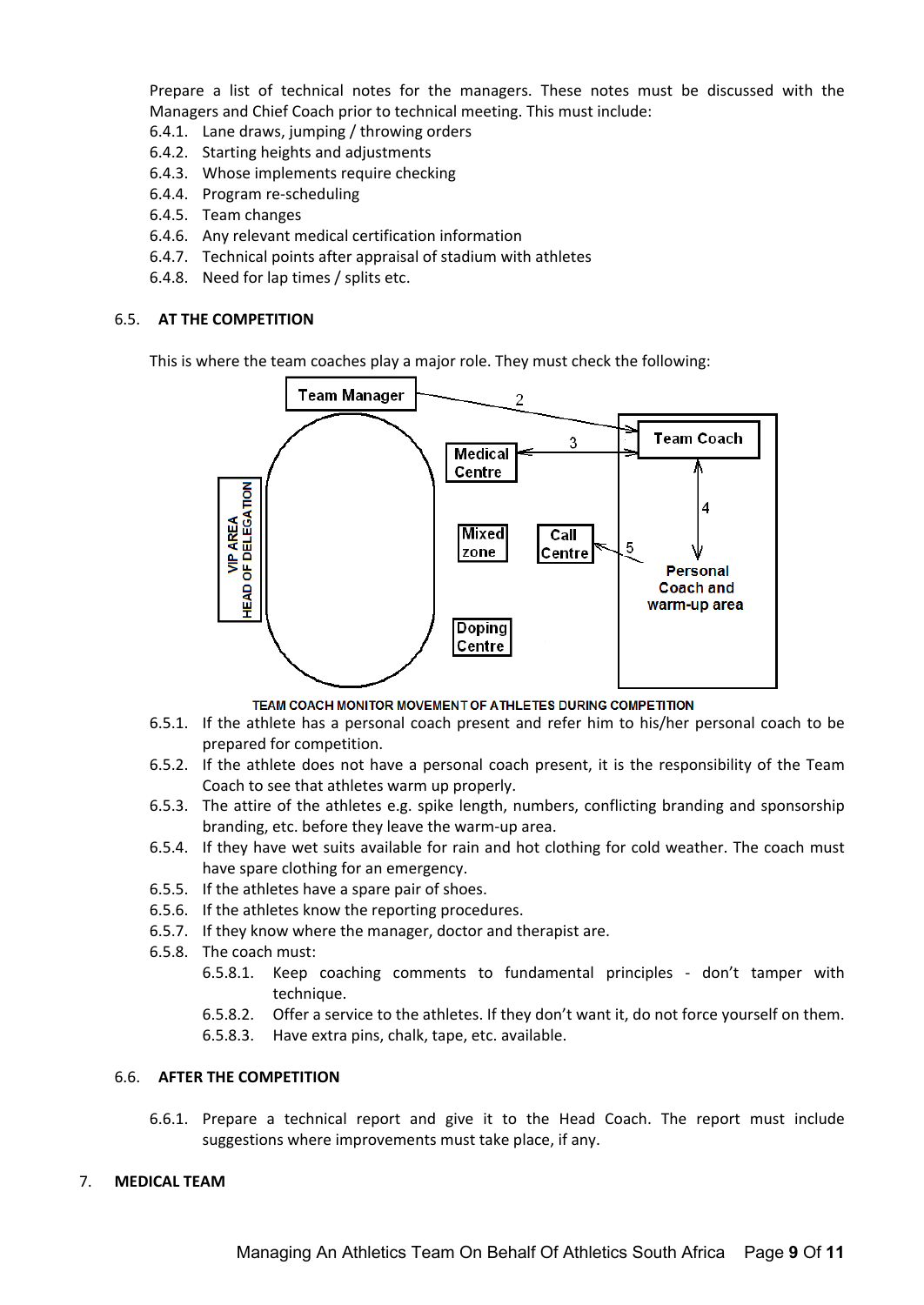#### 7.1. **General**

- 7.1.1. The Medical team are appointed by the Medical Committee. The approval of the Medical team is subject to the approval of the ASA Board.
- 7.1.2. The Medical Team will purchase its own medicine and ointments and provide the Presentation Department with invoices to be re-imbrued.
- 7.1.3. The Medical Team must be provided with separate rooms at the place of stay to enable the medical team to treat patients in a confidential and secure environment.
- 7.1.4. During competition, a temporary structures e.g. a gazebo, must be provided in the warm-up area to allow for the treatment of athletes.

#### 7.2. **The Team Doctor and Physiotherapist:**

- 7.2.1. Must be present during the pre-departure camp
- 7.2.2. Must receive a clearance certificates from the athlete's medical team, declaring that the athlete is fit.
- 7.2.3. If the athlete cannot produce a clearance certificate, the athletes must be screened before departure and declared fit. If the athlete is not declared fit, the athlete will be reported to the Team Leader. The Team Leader will send the athlete home at his/her own expense.
- 7.2.4. The Doctor must collect and keep on file a medical clearance form signed by the athlete (or parent in the case of a minor).
- 7.2.5. The medical clearance certificate must contain:
	- 7.2.5.1. Full name and ID of team member
	- 7.2.5.2. Contact number of a relative in case of an emergency
	- 7.2.5.3. Relevant medical information e.g. intolerances to curtain medicines
	- 7.2.5.4. Medical Insurance detail
	- 7.2.5.5. Clearance for the medical team to treat the team member for the duration of the tour
	- 7.2.5.6. The clearance certificate must be signed before any form of treatment is introduced to the team member

### 8. **ATHLETE REPRESENTATIVE**

- 8.1. Athlete representatives are an extension of the ASA Excellence Programme and work closely with the ASA Preparation and Presentation Departments in preparing the athlete for the Championships.
- 8.2. Athlete representatives are not members of the team management, but the team management may allow Athlete Representatives to be present during team briefings as observers.
- 8.3. Athlete Representatives will assist the Team Leader during media sessions to prepare the athlete for a media interview

#### 9. **PERSONAL COACHES**

- 9.1. Personal coaches are an extension of the ASA Excellence Programme and work closely with the ASA Preparation and Presentation Departments in preparing the athlete for the Championships.
- 9.2. Personal coaches are not members of the team management, but the team management may request the personal coach to assist the team coach preparing an athlete for competition. In such cases, the personal coaches will report to the head Coach.
- 9.3. The personal coach may be present during team briefings and may contribute to the meeting.
- 9.4. Personal Coaches may be accommodated in the same hotel where the team sleep.

#### 10. **PARENTS, RELATIVES AND FRIENDS**

- 10.1. Parents, relatives and friends are not members of the team, and may not attend any team briefing sessions
- 10.2. Where parents, relatives and friends interfere in team arrangements, the individual at fault must be warned. If the individual continue not to respect the instructions from team management, the